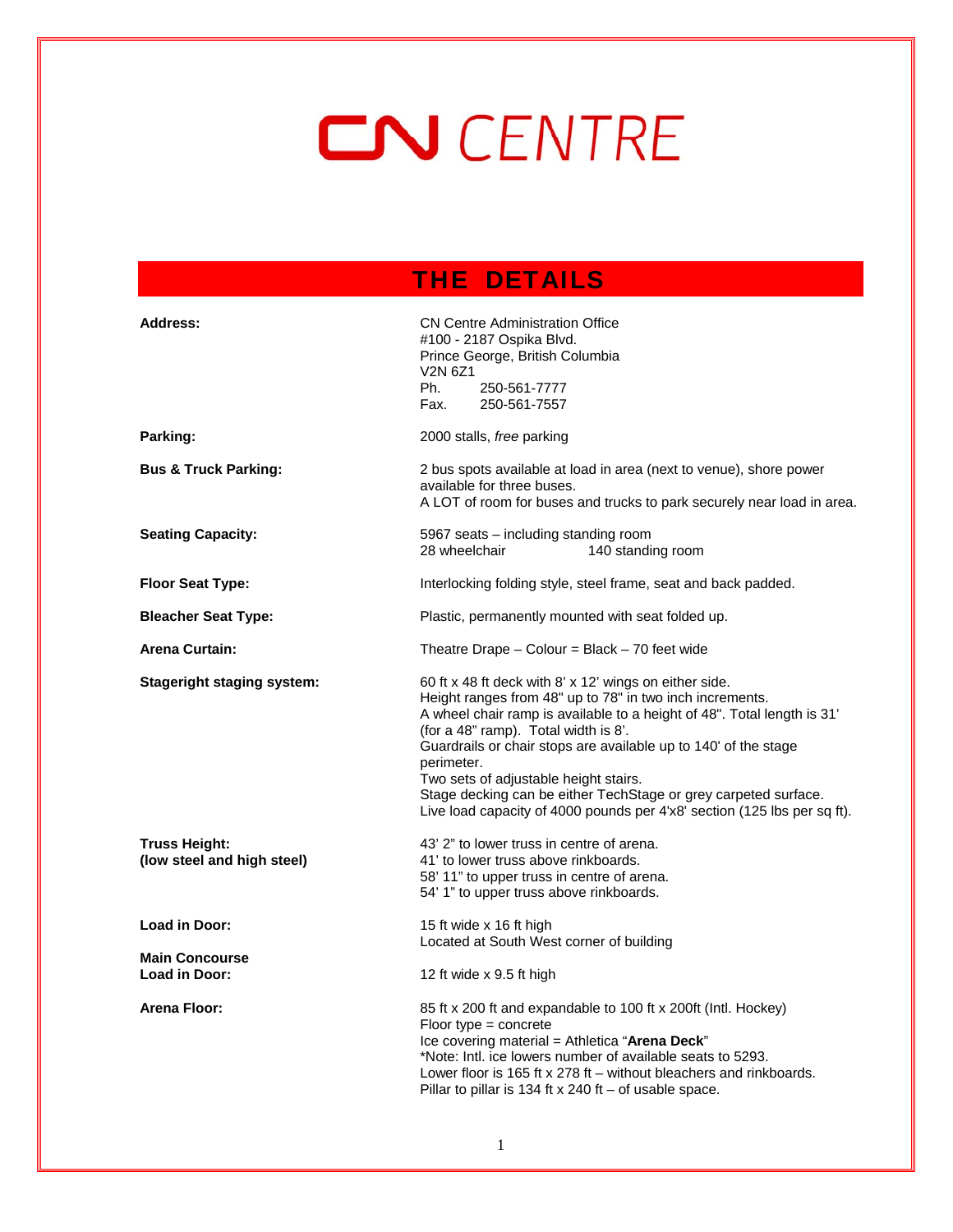| Arena Floor Load:               | 500 lbs/sq.ft. distributed load<br>5000 lbs/sq.ft. concentrated load                                                                                                                                                                                                                                                                                           |
|---------------------------------|----------------------------------------------------------------------------------------------------------------------------------------------------------------------------------------------------------------------------------------------------------------------------------------------------------------------------------------------------------------|
| Electrical:                     | From arena level main electrical room (south west)<br>200 amp $-$ 208 v $-$ 3 phase $-$ 1 connection<br>400 amp $-208v - 3$ phase<br>400 amp $-208v - 3$ phase                                                                                                                                                                                                 |
|                                 | From arena floor electrical room (north west)<br>400 amp $-208v - 3$ phase $-1$ connection                                                                                                                                                                                                                                                                     |
|                                 | From lower concourse north wall<br>200 amp $-$ 208 v - 3 phase                                                                                                                                                                                                                                                                                                 |
|                                 | From lower concourse back wall (south)<br>200 amp $-$ 208 v - 3 phase                                                                                                                                                                                                                                                                                          |
|                                 | In catwalk approximately 48' from ice level<br>100 amp $-208v - 3$ phase                                                                                                                                                                                                                                                                                       |
| <b>Crowd Control Barricade:</b> | Blow-through style barricade.<br>70 feet available.                                                                                                                                                                                                                                                                                                            |
| Spotlights:                     | 4- Lycian M2's - 2500 watt portable<br>2 - Lycian Model 1275's - 1200 Watt portable                                                                                                                                                                                                                                                                            |
| <b>Dressing Rooms:</b>          | Total of five, fully equipped with showers and<br>dressing areas<br>Dressing Room #1 dimensions: 17'10" x 24'10"<br>(one phone line)<br>Dressing Room #2 dimensions 17'10" x 24"10"<br>Dressing Room #3 dimensions 14'9" x 27'<br>Dressing Room #4 dimensions 14'9" x 27'<br>Dressing Room #5 dimensions 14' x 22' (in public area)                            |
| <b>Canfor Meeting Room:</b>     | Dimensions $14.5' \times 30.5'$                                                                                                                                                                                                                                                                                                                                |
| <b>Production Offices:</b>      | Located on lower concourse<br><b>Production Office</b> – next to DR $#4 - 2$ phone lines<br>Officials Room - 1 phone line                                                                                                                                                                                                                                      |
| <b>Trade Show Area:</b>         | Lower Concourse:<br>17,000 square feet in arena<br>With boards and bleachers removed:<br>260 ft x 155 ft = 40,300 square feet<br>Main Concourse:<br>Area on north or south side, with bleachers removed:<br>130 ft x 26 ft = 3380/ per side, 6760 square feet total<br>Main Concourse pathway:<br>14 feet wide x 260 feet x $2 = 7280$ sq. feet approximately. |
| <b>Concession Service:</b>      | Food and Beverage exclusively provided by Eurest Dining<br>Services. 4 Fixed Concessions and 8 Portable Carts<br>Food Service Area for shows located on Arena Floor level –<br>east end (below Section C).                                                                                                                                                     |
| Genie Lift:                     | 26 feet platform height.                                                                                                                                                                                                                                                                                                                                       |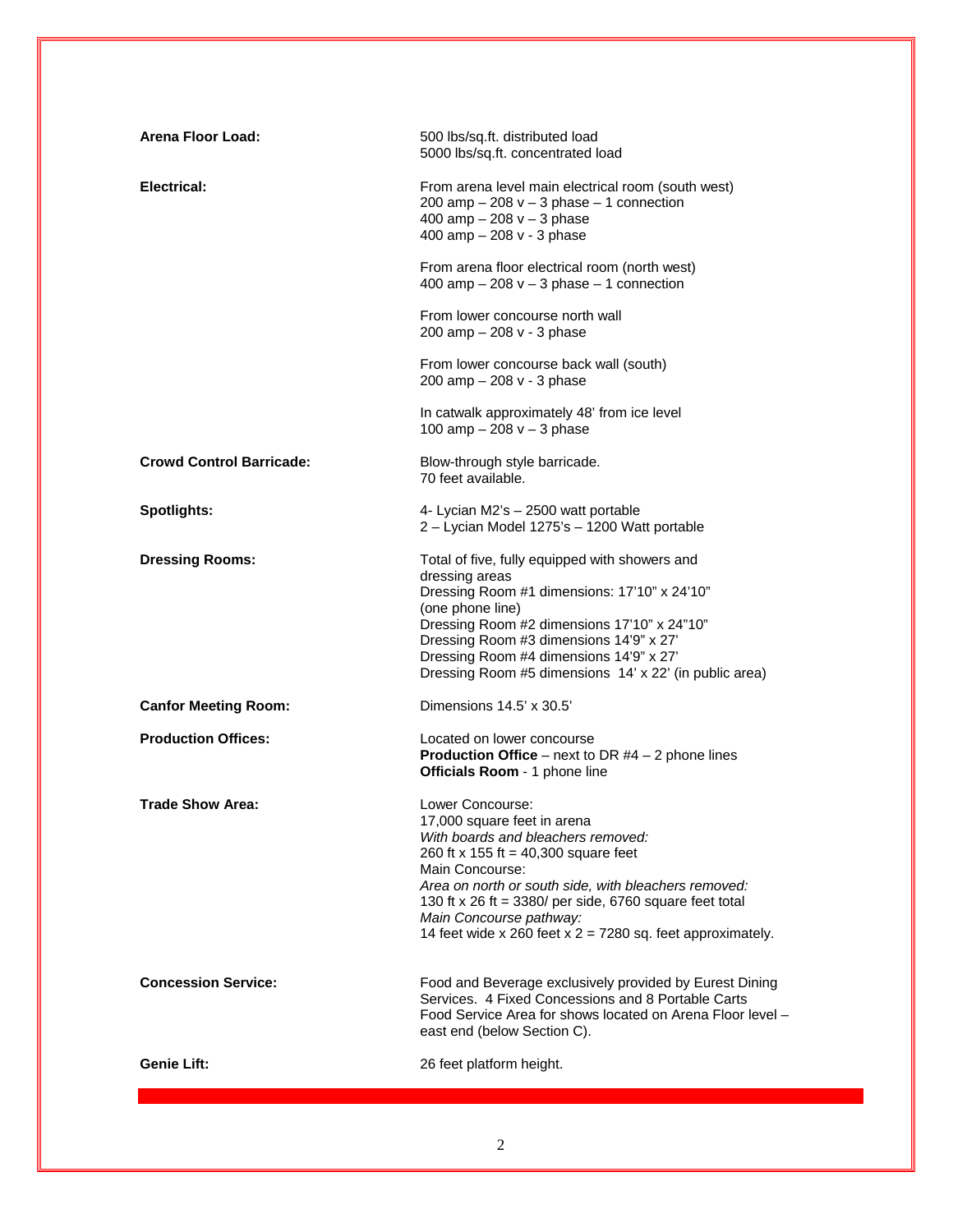### CN Centre Staff Contacts

| General Manager            | <b>Glen Mikkelsen</b><br>Phone: 250-561-7789<br>Email: glen.mikkelsen@princegeorge.ca |
|----------------------------|---------------------------------------------------------------------------------------|
| Event & Operations Manager | <b>Tracy Shaw</b><br>Phone: 250-561-7755<br>Email: tracy.shaw@princegeorge.ca         |
| <b>Operations Foreman</b>  | <b>Ed Leclair</b><br>Phone: 250-561-7642<br>Email: ed.leclair@princegeorge.ca         |

#### Ticket Information

Box Office Contact: **TicketsNorth** 

Ticketing: Exclusively provided by **TicketsNorth** (**EXCLUSIVE)** Charge by phone/general information: Phone: 1-888-293-6613, www.ticketsnorth.ca

> Allison Wilnechenko Box Office Assistant Manager Phone: 250-561-0783 Email: allison@ticketsnorth.ca

## Food Services & Stagehands

(**EXCLUSIVE) Willie Lum**

Food & Beverage **Eurest Food Services Manager**  Phone: 250-614-7860 Email: willie.lum@princegeorge.ca

**Stage Hands and Load In Crew: Chris Radmacher** 

*EXCLUSIVE* **Side Show Production Services** 250-579-2185 Cell. 250-371-2623 Email: sideshowproductions@telus.net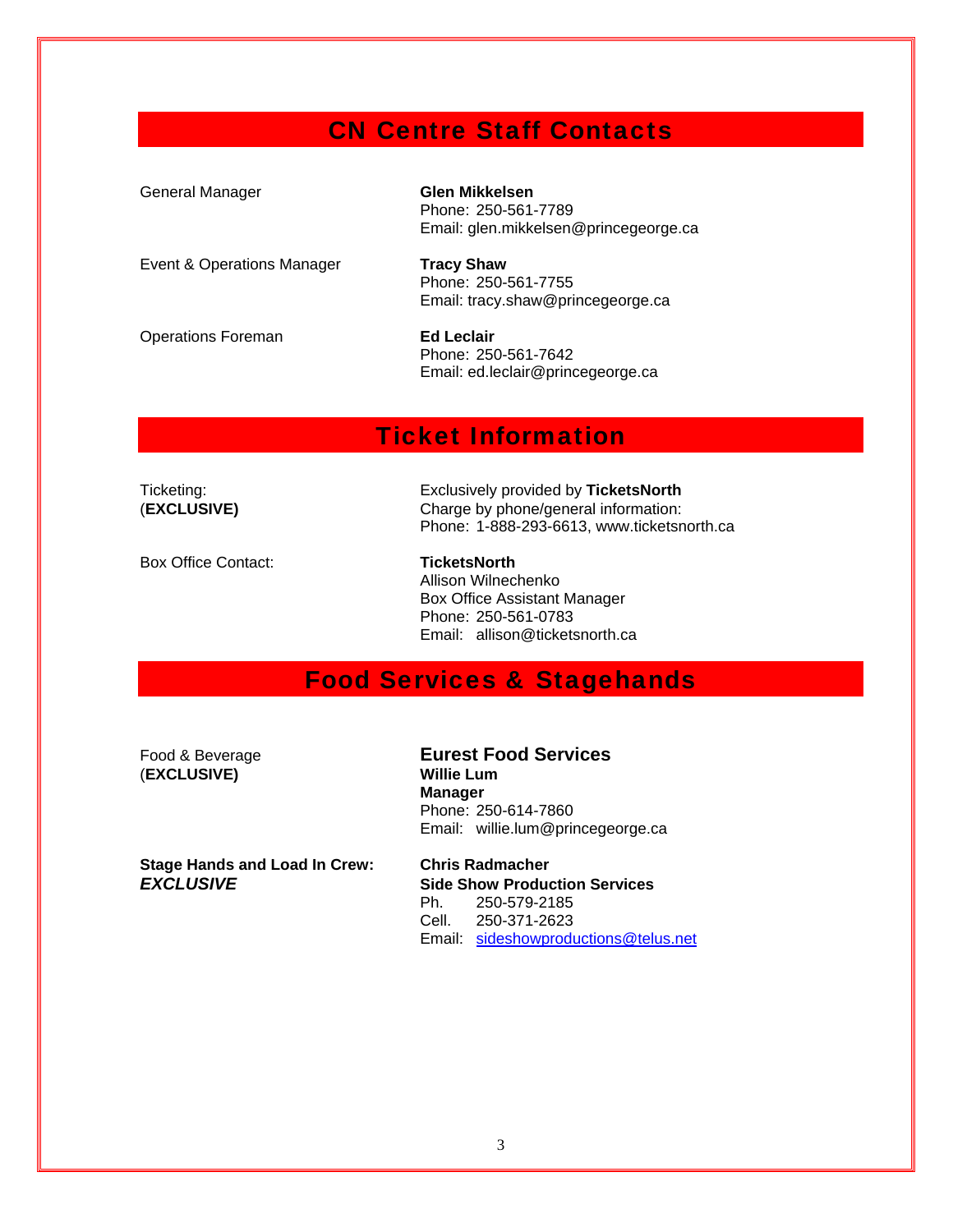